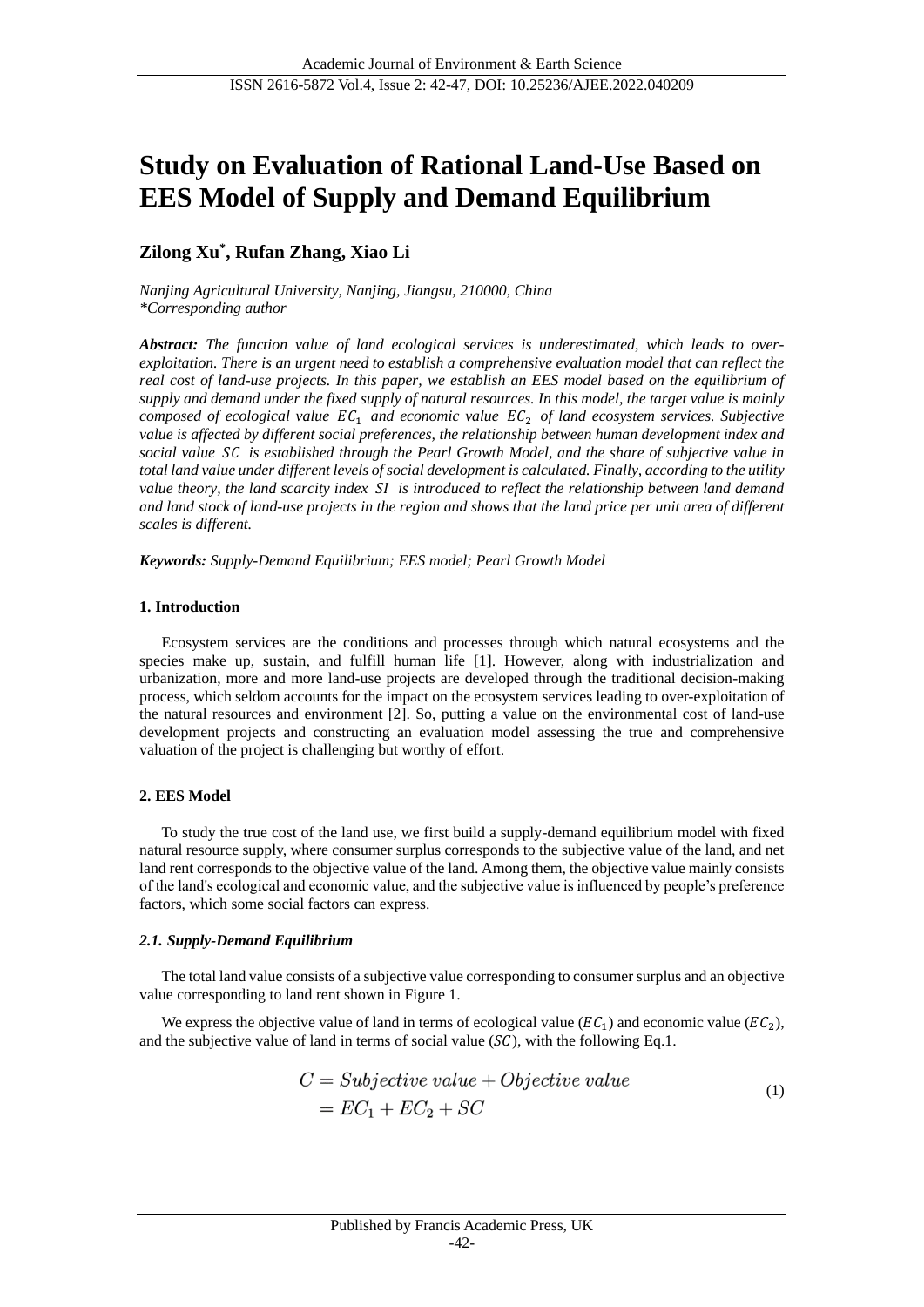

*Figure 1: General Equilibrium*

# <span id="page-1-0"></span>*2.2. Ecology Model ()*

The first E of the EES model [4] considers evaluating the ecological costs of land-use projects. We consider it from the following perspectives:



*Figure 2: Ecological service perspectives*

Costanza et al. [5] studied the ecological value of global land services corresponding to the values in the following Tab.1; combined with the relevant studies, we calculate the ecological value of the corresponding land services:

$$
EC_1 = \sum_{j=1}^{k} \left( A_j \times VC_j \right) \tag{2}
$$

Where  $EC_1$  denotes the ecological value of the land,  $A_i$  denotes the area of the land type j.  $VC_i$ denotes the ecological service value of the land type  $j$ .

## 2.3. *Economy Model* ( $EC<sub>2</sub>$ )

The second E of the EES model considers the evaluation of the economic costs. The economic value [6-8] of ecological products refers to the value provided by the edible, medical, and medicinal substances and energy produced by the ecosystem. In this paper, we have counted 26 three-level indicators of product economic value [10].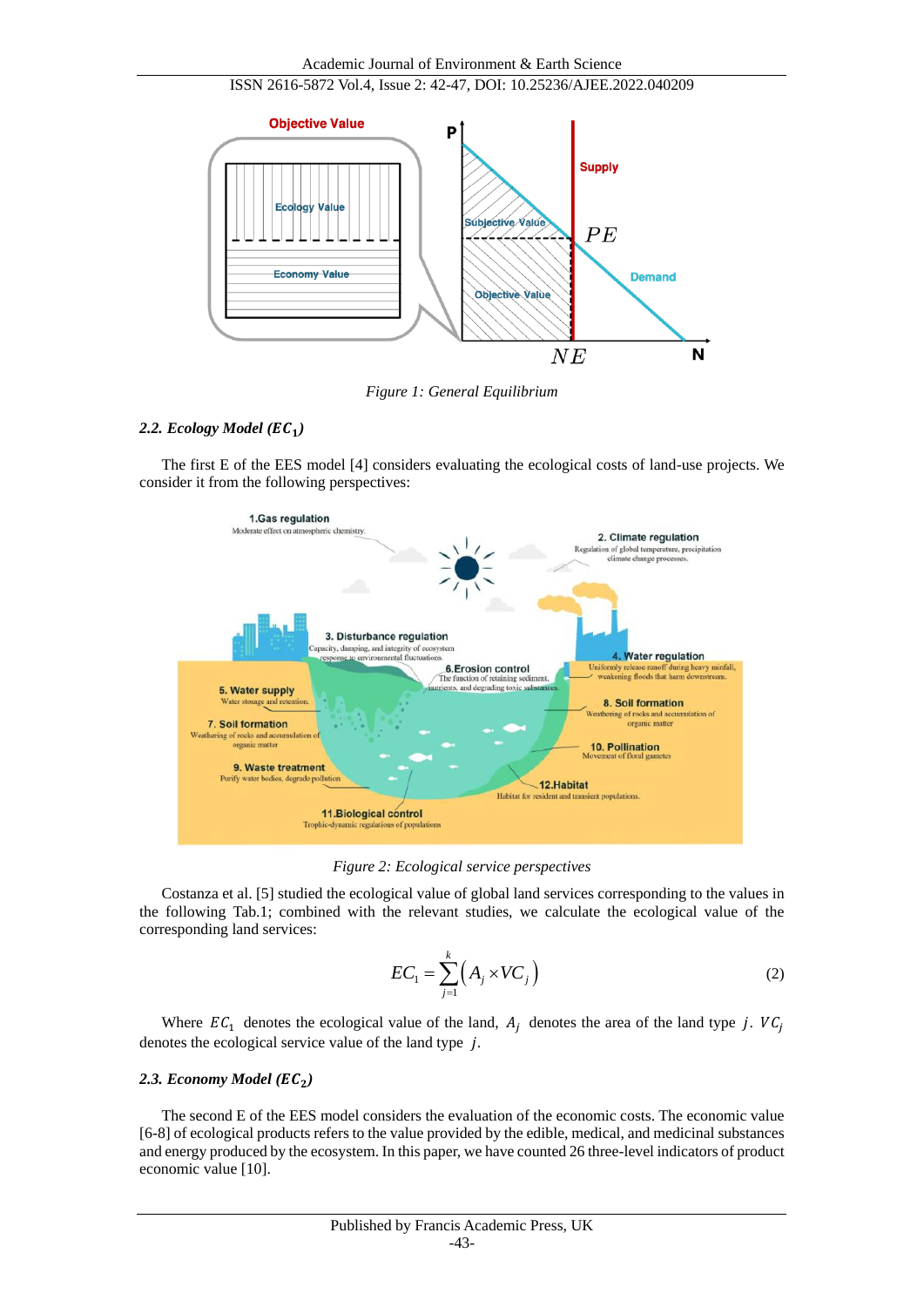$$
EC_2 = \sum_{j=1}^{n} (Y_j \times P_j)
$$
\n(3)

Where  $EC_2$  denotes the economic value of the land,  $Y_i$  denotes the output of each product,  $P_i$ denotes the average unit value of each product.

| Service                   | Farmland     | Forest         | Grass | Wetlands | Water area |
|---------------------------|--------------|----------------|-------|----------|------------|
| Gas regulation            |              | 0              |       | 133      |            |
| Climate regulation        |              | 141            |       |          |            |
| Disturbance regulation    |              | 2              |       | 4539     |            |
| Water regulation          |              | $\mathfrak{D}$ | 3     | 15       | 5445       |
| Water supply              |              | 3              |       | 3800     | 2117       |
| Erosion control           |              | 96             | 29    |          |            |
| Soil formation            |              | 10             |       |          |            |
| Nutrient cycling          |              | 361            |       |          |            |
| Waste treatment           | O            | 87             | 87    | 4177     | 665        |
| Pollination               | 14           | 25             | 25    |          |            |
| <b>Biological control</b> | 24           | 23             | 23    |          |            |
| Habitat                   | $\mathbf{0}$ | 0              |       | 304      |            |
| Total price               | 38           | 175            | 175   | 12968    | 8227       |

*Table 1: Ecological service value per unit area of different land ecosystems of 1994*

*Table 2: Metrics of ecosystem economic value accounting*

| Category              | Index                                                                             |
|-----------------------|-----------------------------------------------------------------------------------|
| Agricultural products | cereal, beans, tuber crop, vegetable, fruit, tea, cotton, carbohydrate, fungus    |
| Forest products       | wood, forset by-product                                                           |
| Animal products       | meat, dairy, eggs, animal fur, other (honey, catch and hunt)                      |
| Aquatic products      | marine products, freshwater products                                              |
| Water resource        | rural water, domestic water, industrial consumprion, ecological water utilization |
| Energy                | hydroenergy, marsh gas, straw                                                     |

Agriculture products: We refers to the calculation method of Xie Gaodi et al, and takes the net profit of the grain production per unit area of farmland ecosystem as the standard equivalent.

Forest products: According to literature, the value of forest resources is the discounted value of mature forest price minus the cost of forest growth period [11].

Energy: Energy is the raw commodity of ecosystem services. By calculating metal minerals, nonmetal minerals, and biomass energy, we can assess the value of the energy consumption component of the ecosystem after land development.

#### **3. Society Model ()**

The S of the EES model considers the evaluation of the social costs. The social value of ecological products refers to the aesthetic value, entertainment value, and emotional value provided by nature.

We use the following formula to calculate the social value of the land-use:

$$
SC = (EC1 + EC2 + SC) \times PI \Rightarrow SC = \frac{PI(EC1 + EC2)}{1 - PI}
$$
(4)

Where  $SC$  denotes the social value of the land.  $PI$  denotes the Regional Preference Index. This means that the share of social value in the total value of land varies in societies with different levels of development, and the social value of land can be calculated by its objective value combined with social development factors.

Human Development Index is a good indicator of the level of social development, it has comprehensive content and statistical data availability, which can be used as a parameter to measure the regional preference index. The relationship between  $PI$  and the degree of human social development can be described using the Pearl Growth Model.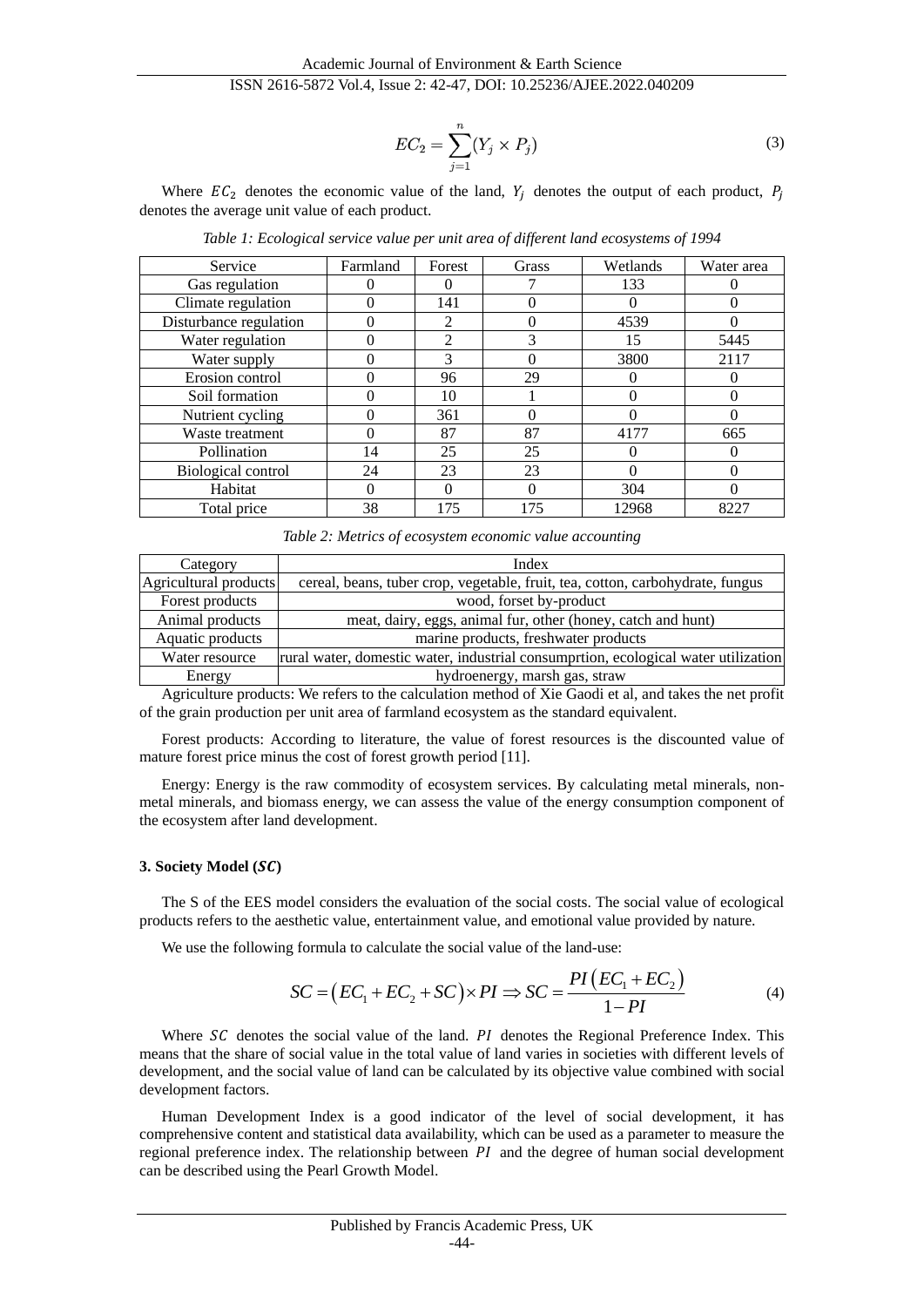$$
PI = \frac{1}{1 + ae^{-b \times HDI}}\tag{5}
$$

Based on the HDI levels and land-use practice in each country, we assume that when the HDI is 0.5, the subjective value is 10% of the total value; when the HDI is 0.9, the subjective value is 50% of the total value. By writing a program to solve for this we can get the specific expression of the Regional Preference Index:

$$
PI = \frac{1}{1 + 81\sqrt{3}e^{-10\ln\sqrt{3}HDI}}\tag{6}
$$

HDI is the human development index of the region, it is an index that measures key dimensions of human development [3]. The three key dimensions and their relationships with the value of land-use are shown as follows.

A long and healthy life is measured by life expectancy which will influence the discount rate. The longer people's life expectancy is, the lower the discount rate for making decisions about future wealth, which means that the natural resources to be exploited will have greater value.

Life Expectancy Index=
$$
\frac{LE - 20}{85 - 20}
$$
 (7)

Access to education is measured by expected years of schooling of children at school-entry age and mean years of schooling of the adult population. The higher the level of education of people, the richer the value of the land they recognize.

$$
Education Index = \left(\frac{MYS}{15} + \frac{EYS}{18}\right) / 2
$$
 (8)

MYS is the mean years of schooling; EYS is expected years of schooling.

A decent standard of living is measured by Gross National Income per capita adjusted for the price level of the country. There is a positive correlation between income and people's environmental requirements; the higher people's income, the more they need a clean and healthy living environment.

$$
Income Index = \frac{\ln GNIpc - \ln 100}{\ln 75000 - \ln 100}
$$
 (9)

*GNIpc* is Gross National Income per capita.

#### **4. Scarcity Index**

On the basis of the above evaluation methods, the scarcity impact of the loss of ecology system services due to the development of land-use projects of different scales is considered. The utility-value theory suggests that the price of a commodity arises from its value and scarcity.[2] The scarcity which is determined by the market demand and supply is an important factor affecting the price.

So, the actual price of the land can be expressed as:

$$
P = C \times \left(1 + \frac{Q_d \cdot E_d}{Q_s \cdot E_s}\right) = \left(EC_1 + EC_2 + SC\right) \times \left(1 + \frac{Q_d \cdot E_d}{Q_s \cdot E_s}\right) \tag{10}
$$

Where  $Q_d$  denotes the demand quantity and the  $E_d$  denotes the demand elasticity of the market. So is the supply.

When applying the benefit-cost analysis on project k, we can use the  $Area_{i,j,k}$  to substitute the market demand quantity  $Q_d$ . And because natural resources are not renewable in the short term, we can assume that  $Q_s \cdot E_s$  is constant during the study period and can be expressed as the total stock volume stoc $k_{i,j}$ . So, we get the specific expression of the land-use price of project k.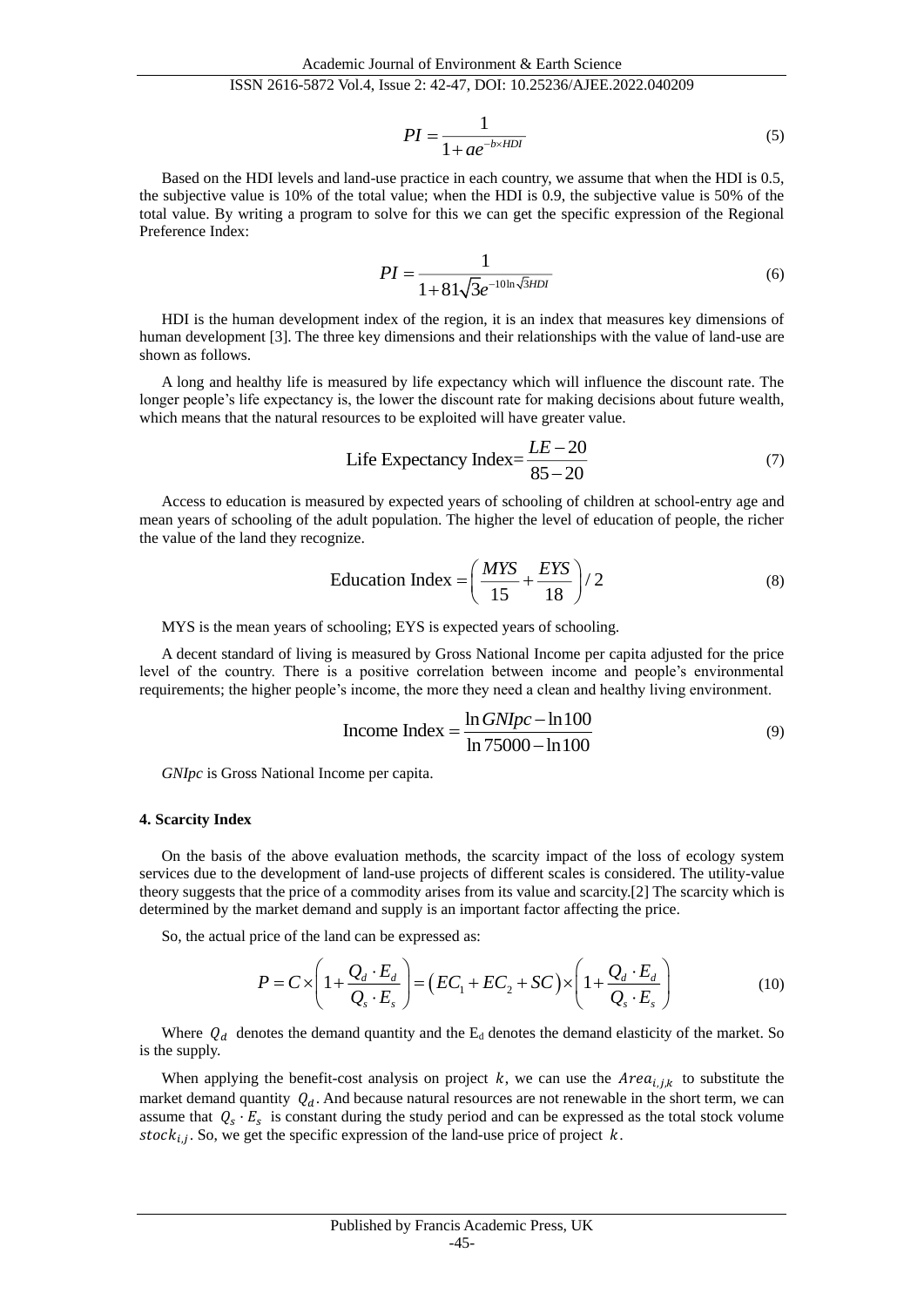## ISSN 2616-5872 Vol.4, Issue 2: 42-47, DOI: 10.25236/AJEE.2022.040209



*Figure 3: Scarcity effect on the market price*

Where  $s_{i,j,k}$  is the Scarcity Index. *i* denotes the region where the land-use project *k* is located. denotes the type of ecosystem occupied by the land-use project.

$$
s = \frac{Area \times E_d}{Stock} \tag{12}
$$

This means that when a land-use project occupies a larger land area, the demand for land is high while the supply level remains the same, and therefore the market price of land rises as a result. It should be noted that the actual transaction price of land is influenced by the function of land, the level of social development, and the market supply and demand situation.

#### **5. Conclusion**

This paper aims at the proper land ecological service function planning and constructs a comprehensive evaluation model to reflect the land-use project. First of all, an EES model of supply and demand balance under fixed supply of natural resources is established to explore the ecological value  $EC_1$  and economic value  $EC_2$  of land ecosystem services and to calculate the share of subjective value  $SC$  in the total land value under different levels of social development. Finally, to investigate the cost differences of land-use projects of different sizes, we introduce the land scarcity index  $SI$  according to the utility value theory to reflect the relationship between land demand and land stock of land-use projects in this area and show that the land price per unit area of different scale is different.

#### **References**

*[1] Daily, G.C., 1997. Introduction: what are ecosystem services. In: Daily, G.C. (Ed.), Natures Services: Societal Dependence on Natural Ecosystems. Island Press, Washington DC, pp. 110.* 

*[2] Straton A.,2006. A Complex Systems Approach to the Value of Ecological Resources. Ecological Economics 56: 402 - 411.* 

*[3] UNDP. 2010. Human Development Report 2010: The Real Wealth of Nations Pathways to Human Development. New York. http://hdr.undp.org/en/content/ human-development-report-2010.*

*[4] Barbier, E.B., Baumgärtner, S., Chopra, K., Costello, C., Duraiappah, A., et al., 2009. The valuation of ecosystem services. In: Naeem, S., Bunker, D., Hector, A., Loreau, M., Perrings, C. (Eds.), Biodiversity, Ecosystem Functioning, & Human Wellbeing: An Ecological and Economic Perspective. Oxford University Press, Oxford, pp. 248262.* 

*[5] Costanza, R., dArge, R., de Groot, R., Farber, S., Grasso, M., Hannon, B., Limburg, K., Naeem, S., ONeill, R.V, Paruelo, J., Raskin, R.G., Sutton, P., van den Belt, M., 1997. The value of the world's ecosystem services and natural capital. Nature 387, 253 260.*

*[6] Gómez-Baggethuna, E., de Groot, R., Lomas, P., Montesa, C., 1 April 2010. The history of ecosystem services in economic theory and practice: From early notions to markets and payment schemes. Ecological Economics 69 (6), 1209-1218.*